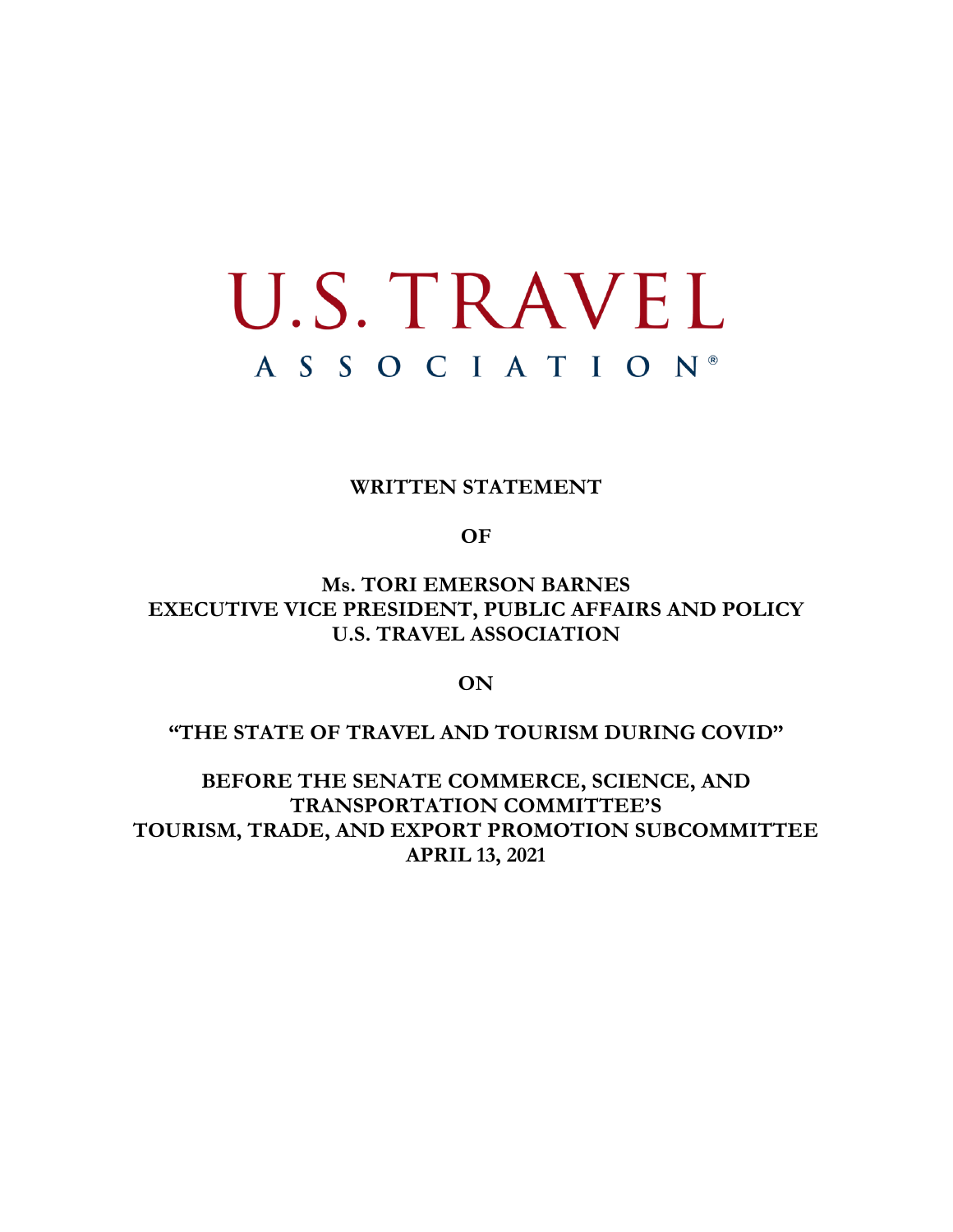Chairwoman Rosen, Ranking Member Scott, Chairwoman Cantwell, Ranking Member Wicker, and members of the subcommittee, good afternoon.

I'm Tori Emerson Barnes, executive vice president of public affairs and policy for the U.S. Travel Association. Thank you for inviting the travel industry to participate in this critically important hearing.

U.S. Travel is the only association that represents all sectors of the travel industry airports, airlines, hotels, state and local tourism offices, cruise lines, car rental companies, theme parks and attractions and many others. All of these sectors of travel are crucial to our broader industry's economic revival and should be treated equitably as we develop strategies to restart and restore widespread travel.

Before the devastating COVID-19 pandemic, \$1.1 trillion in traveler spending in the U.S. generated a \$2.6 trillion total economic impact and supported 16.7 million jobs in 2019.<sup>1</sup> Travel was the second largest industry export and largest service industry export, generating a trade surplus of \$51 billion.

This all came to a halt at the onset of the public health crisis. As this subcommittee is well aware, travel and tourism is the hardest-hit industry in the economic fallout of the pandemic. And now we know what happens when the world stops moving: Economies and livelihoods are decimated. In 2020, travel spending in the U.S. plummeted 42%, costing the U.S. economy \$500 billion in lost travel spending.2 Nevada, Florida and Washington suffered travel spending declines of more than 40%. Travel spending fell 26% in Mississippi.

<sup>&</sup>lt;sup>1</sup> https://www.ustravel.org/system/files/media\_root/document/Research\_Fact-Sheet\_US-Travel-Answer-Sheet.pdf

<sup>&</sup>lt;sup>2</sup> https://www.ustravel.org/system/files/media\_root/document/Research\_Fact-Sheet\_Industry-Table.pdf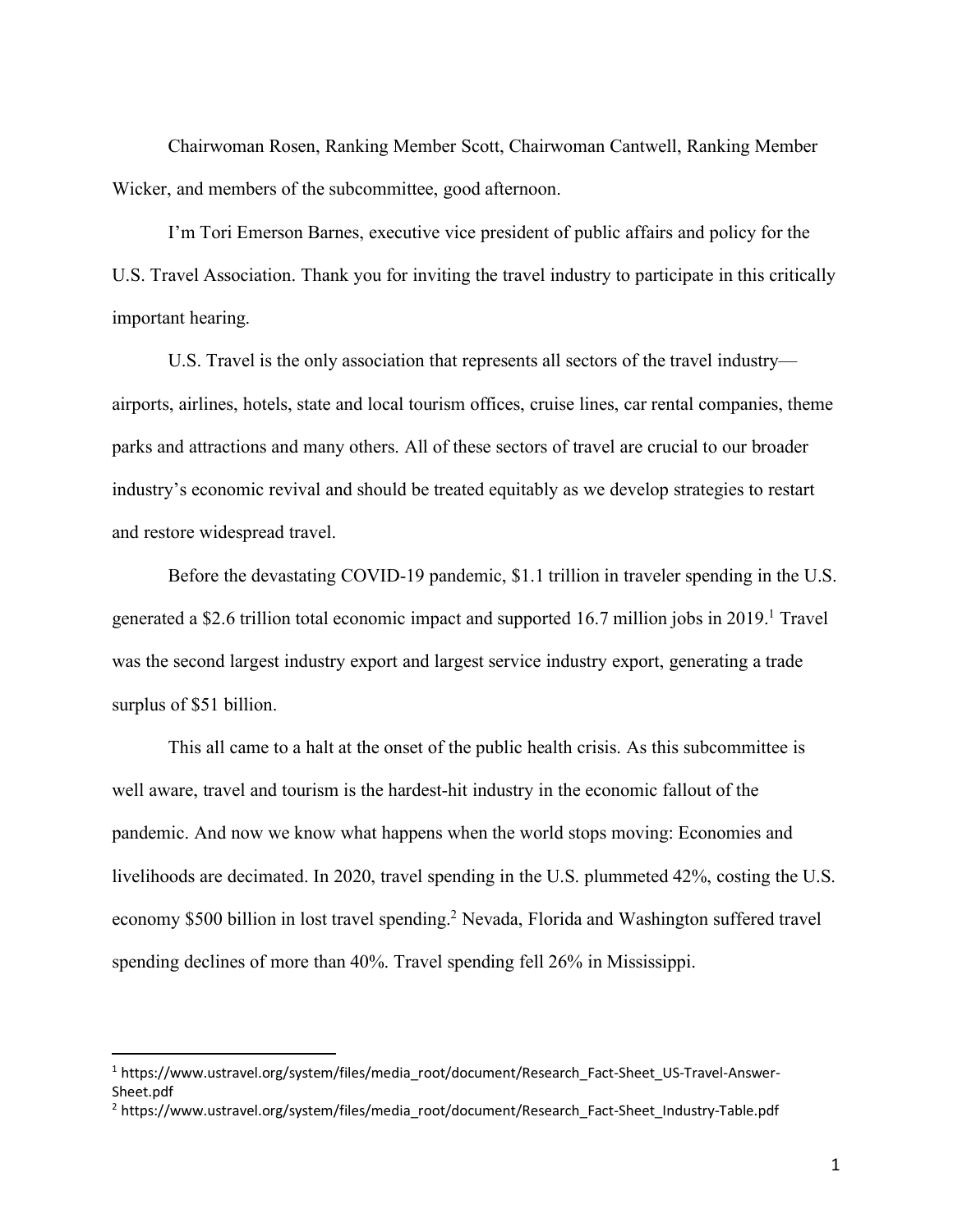These spending declines gutted the travel workforce: 5.6 million travel-supported jobs were lost, accounting for  $65\%$  of all jobs lost in the U.S.<sup>3</sup>

Currently, the travel industry is expected to take five years to recover from this crisis; that is far too long to wait. While we expect domestic leisure travel to be the segment of our industry that recovers the fastest, a rebound is **not** inevitable. Low-to-middle income families have been hardest hit by the pandemic and research shows they are less likely to travel in the next year. Business meetings, conventions and events are still severely restricted in many states, and this sector—which also happens to be the largest revenue generator and job creator—is projected to take four years to recover. And, with our borders still closed to much of the world, international travel to the U.S. will take more than five years to return to pre-pandemic levels—and with the uncertainty around reopening, it could be even longer.

We **must** implement the right strategies now to restart widespread travel. U.S. Travel has identified four key priorities to restore travel demand, accelerate rehiring and shorten the timeline for recovery:

- **1. We must safely and quickly reopen international travel.**
- **2. The CDC should approve clear guidance to safely restart professional meetings and events.**
- **3. Congress must enact the Hospitality and Commerce Job Recovery Act to spur incremental demand and accelerate rehiring.**
- **4. Congress should provide temporary emergency funding for Brand USA to welcome visitors back to the U.S.**

<sup>&</sup>lt;sup>3</sup> https://www.ustravel.org/system/files/media\_root/document/Research\_Fact-Sheet\_Industry-Table.pdf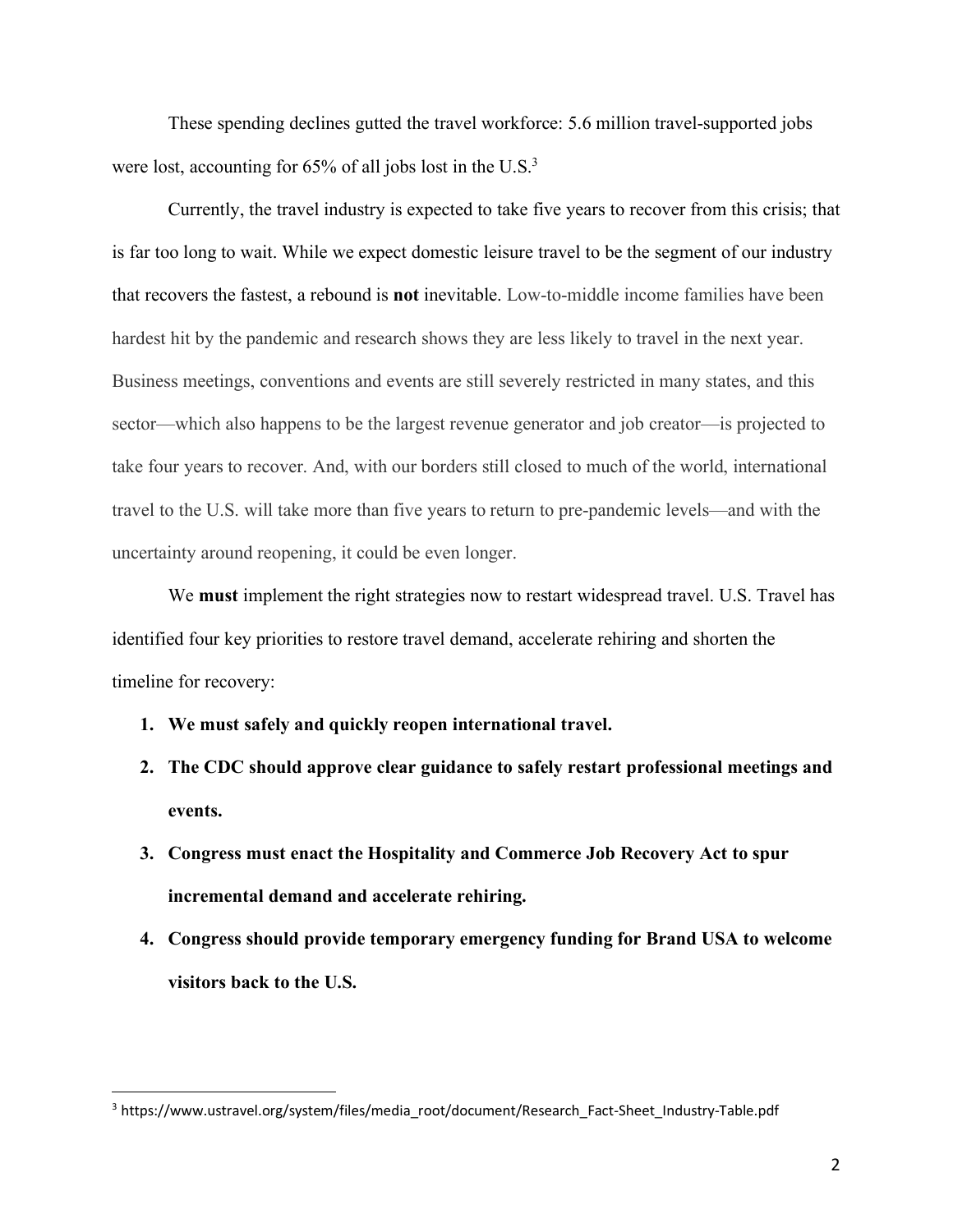Specific policies can also be implemented to improve the industry's long-term competitiveness and ensure we come back stronger and better than ever, such as:

## **1. Enacting the Visit America Act to elevate permanent leadership in federal government on travel policies.**

#### **2. Investing in repairing and modernizing travel infrastructure.**

#### Reopen international inbound travel

U.S. Travel has urged the Biden administration to set, **by this May**, a timeline for lifting entry restrictions and reopening international travel. If nothing is done to restore international travel, a total of 1.1 million American jobs and \$262 billion in spending will be lost by the end of 2021.4

However, our research shows that if the U.S. can restart international travel by the second quarter of this year, it can have a dramatic impact on restoring jobs. If international travel from the top inbound markets (such as the United Kingdom, Canada and the European Union), can reach an average of just 40% of 2019 levels by the end of 2021, we can restore an additional 225,000 jobs and \$30 billion in travel exports this year alone.<sup>5</sup>

Even small steps will go a long way. For example, if the U.S. can quickly establish a public health corridor between the U.S. and the U.K.—while avoiding quarantines upon arrival— it could add 1.9 million arrivals and \$4.4 billion in spending in 2021 alone.<sup>6</sup>

The good news is that we can reopen international travel without compromising safety. A Harvard study found that the risk of COVID-19 transmission while flying is already low and the

 $\frac{1}{4}$  $\overline{a}$ 

https://www.ustravel.org/sites/default/files/media\_root/International%20reopening%20fact%20sheet%20data\_2 021.pdf

<sup>5</sup> https://www.ustravel.org/sites/default/files/media\_root/International%20reopening%20fact%20sheet%20data\_2021.pdf

<sup>6</sup> https://www.ustravel.org/sites/default/files/media\_root/International%20reopening%20fact%20sheet%20data\_2021.pdf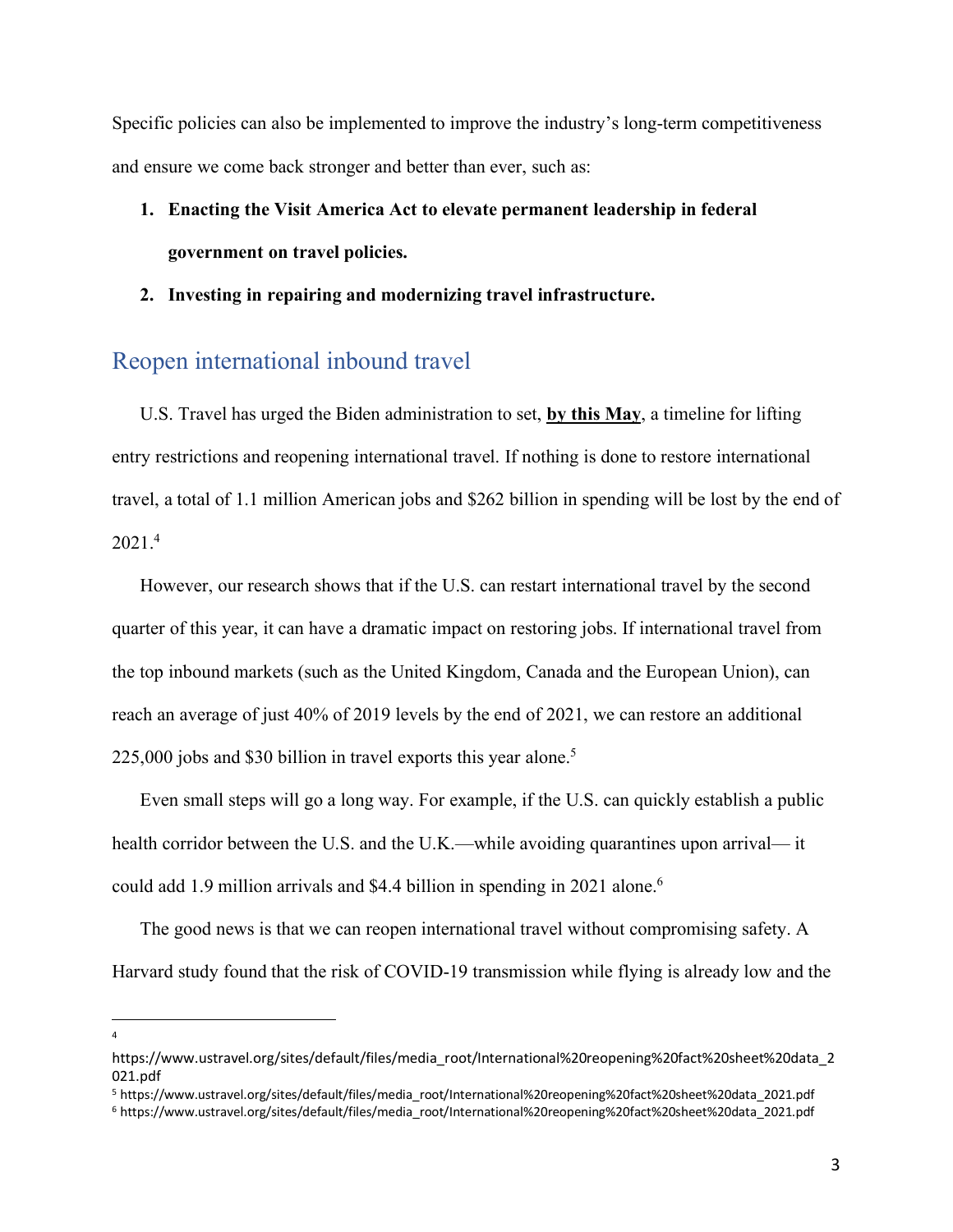federal mask mandate has made flying even safer. <sup>7</sup> All inbound international passengers must now provide proof of a negative COVID-19 test within 72 hours of departure, effectively eliminating the need for quarantines. Further, the Centers for Disease Control and Prevention's (CDC) own guidance says that fully vaccinated travelers are less likely to get and spread COVID-19. <sup>8</sup> Finally, the vaccination rate among U.S. adults is growing rapidly each day and as we begin to reach a saturation point, vaccinated individuals ought to be able to come to the U.S. without having to have proof of a negative COVID test.

While we have the right protections in place to restart international travel and keep our country safe, we do not have clear public health benchmarks or a definitive timeline to reopen our borders. The CDC, Department of Transportation, Department of Homeland Security and other agencies must quickly come together to develop a data-driven, risk-based roadmap by May to rescind international inbound travel restrictions by July 2021.

This plan should start by quickly establishing "public health corridors" between the U.S. and other low-risk countries, like the U.K. The CDC should then use clear benchmarks, such as infection and vaccination rates, to determine when entry restrictions can be lifted for other countries. The development of uniform federal standards for digital health credentials can also facilitate safe travel. While vaccines should never be a requirement to travel, digital health credentials can verify both test results and vaccination history, protect personal privacy, and work across local, state and international borders.

The subcommittee can help impress upon the White House and other agencies the urgent need to develop this plan and support them in developing it.

 <sup>7</sup> https://cdn1.sph.harvard.edu/wp-content/uploads/sites/2443/2020/10/APHI-Phase-I-Press-Release.pdf

<sup>8</sup> https://www.cdc.gov/coronavirus/2019-ncov/travelers/travel-during-covid19.html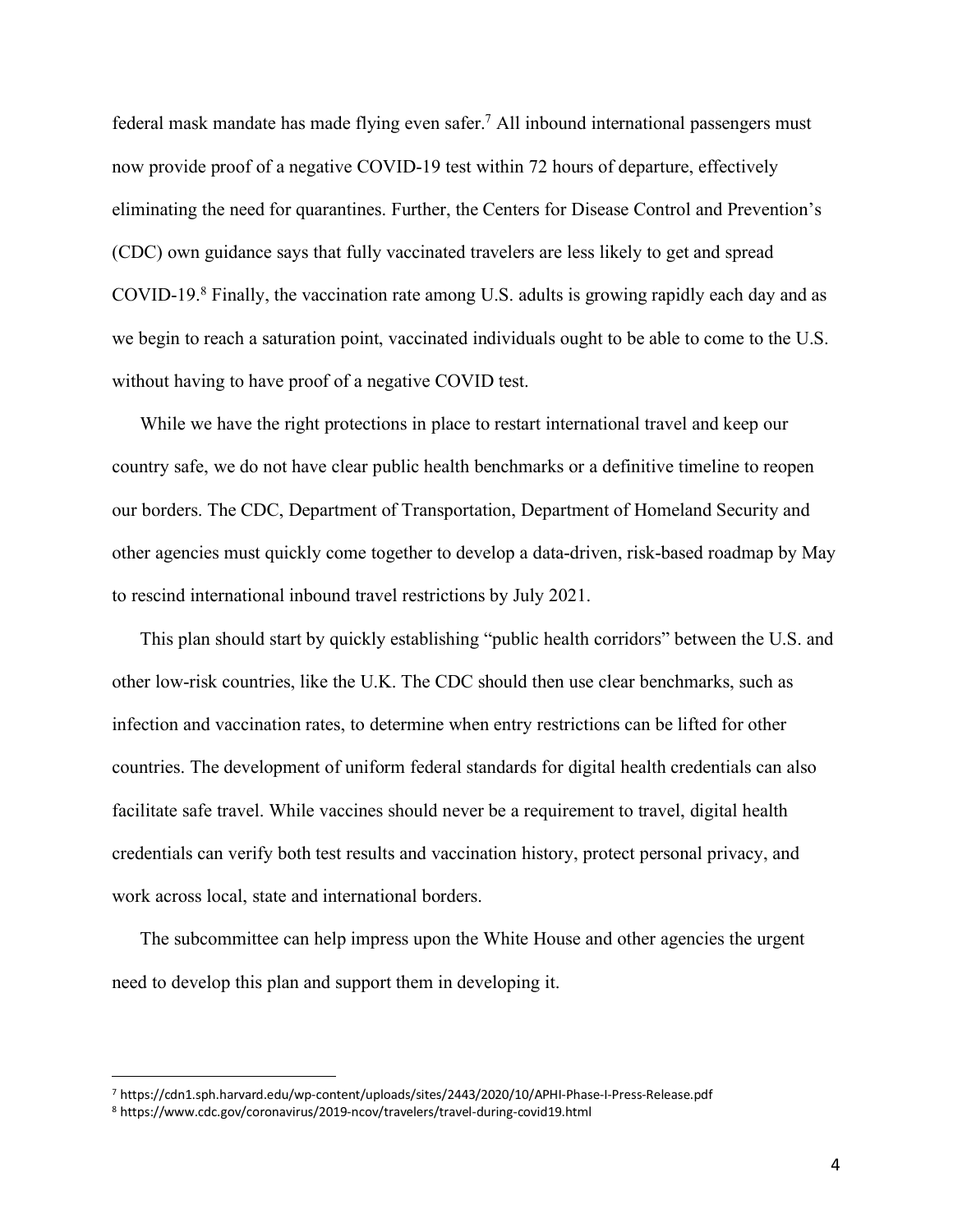## Restart professional meetings and events

Similar to international travel, our industry cannot recover without a resumption of professional meetings and events. Business travel spending in the U.S. fell 70% from \$348 billion in 2019 to just \$103 billion in 2020. To put this in real terms, as leisure travel businesses and destinations are experiencing slight increases in demand, convention hotels remain empty. Restaurants, caterers, event organizers and AV companies are without customers. Rental car lots are full. Business travel, including professional meetings and events, is one of the most lucrative and important segments of travel and it must be restored in order to get the industry back on its feet.

It must be acknowledged that it is possible to resume professional meetings and events safely. Professional meetings and events are distinct from other mass gatherings due to the level of control that can be implemented, and therefore should not be singled out while the rest of the economy is given the green light to reopen. The CDC should provide or approve safety guidance—such as mask wearing, sanitation and physical distancing —that states and localities can use to lift restrictions on small, medium and large business events. The federal government must embrace the leadership role it can play in helping to restart this vital sector of the economy responsible for so many good-paying jobs.

### Enact the Hospitality and Commerce Job Recovery Act

Simply reopening international and business travel won't be enough on its own. Congress can play a direct role in shortening the timeline for recovery and quickly restoring jobs in every region of the country.

In the travel industry, hiring is directly connected to demand. When demand for travel increases and customers return, travel employment happens immediately. But, as mentioned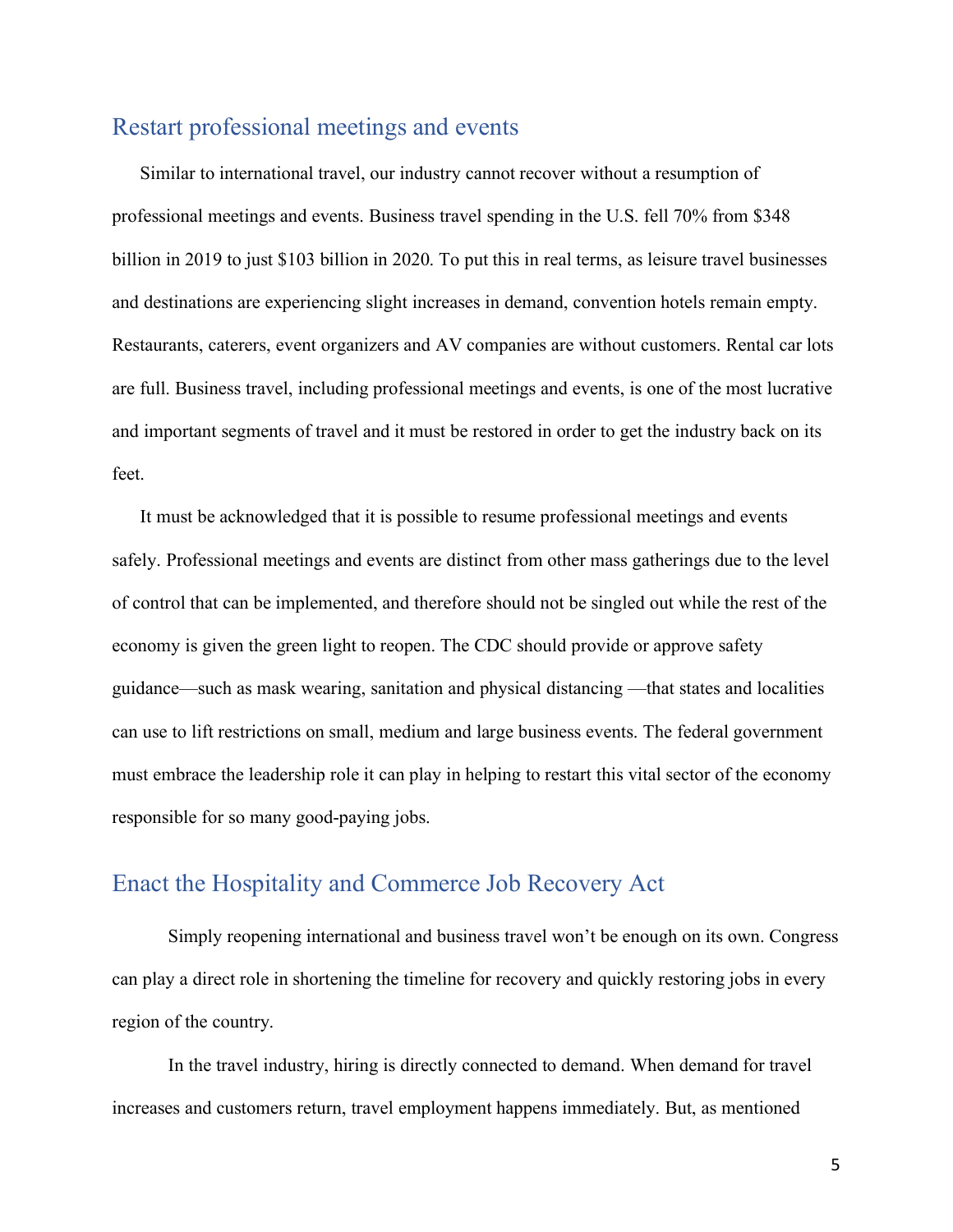previously, travel demand and employment are forecast to take five years to reach 2019 levels. However, we can accelerate demand and rehiring by enacting the Hospitality and Commerce Job Recovery Act (HCJRA).

While domestic leisure travel will come back first, the rebound in demand will not be equitable. Research by McKinsey shows that low-to-middle income families, who have been hit hardest by the pandemic, are 29% to 16% less likely to travel in 2021 compared to high-income families. The HCJRA would focus on increasing travel demand among all households by providing targeted and temporary refundable tax credits for low-to-middle income families to take a trip, while simultaneously helping to boost spending, demand and rehiring.

The bill would also provide refundable tax credits to encourage the resumption of business meetings, conventions and events, and defray the costs of hosting these job-generating gatherings.

Together, with other targeted measures in the bill, Oxford Economics estimates that enacting the HCJRA would shorten the recovery timeline from five years to just three, while creating an incremental 1.5 million jobs and generating nearly \$600 billion in spending.

### Support and protect Brand USA

We are asking Congress to support \$250 million in emergency funding for Brand USA, the United States' destination marketing organization. Brand USA does the important work of promoting the U.S. to international visitors. Over the past seven years, Brand USA's marketing efforts have generated 7.5 million incremental visitors to the U.S. who spent nearly \$25 billion, supporting more than 50,000 incremental jobs each year.<sup>9</sup>

 <sup>9</sup> https://www.thebrandusa.com/media/newsletters/article/brand-usa-fiscal-year-2019-roi-study-oxfordeconomics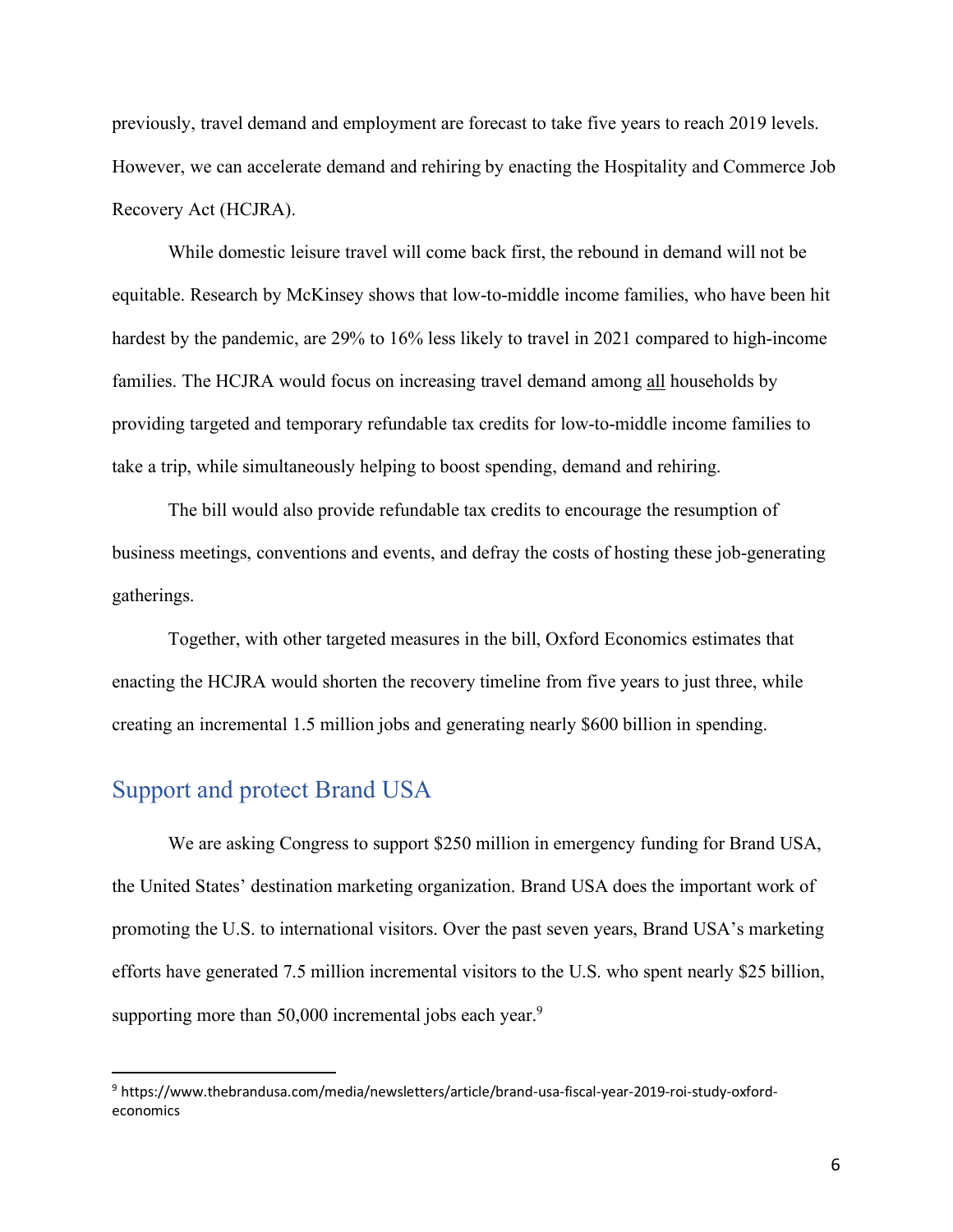However, the drastic decline in ESTA fee collections (which fund Brand USA, in part) due to international travel restrictions and scarce private sector contributions amid the economic crisis has severely diminished the program's funding. If Brand USA is unable to continue its work of promoting the U.S. once borders reopen, the international inbound travel segment's recovery will be severely hampered. We cannot restore international travel or compete in the global travel market without Brand USA.

#### Advance the Visit America Act

There are also measures that Congress can enact to make America's travel industry stronger and more globally competitive than ever before.

The Visit America Act, which was introduced by Senator Dan Sullivan in the last session of Congress, would strengthen the Commerce Department's role in coordinating federal travel policies, setting consistent national goals to boost travel exports and developing clear strategies to achieve them.

The bill importantly creates the role of Assistant Secretary of Commerce for Travel and Tourism, who would be responsible for setting an annual goal for the number of international visitors to the U.S., providing support for improved visitor visa processing and promoting travel exports. Specifically, the bill directs the Department of Commerce to develop a 10-year travel and tourism strategy with the goal of achieving, by 2028, 116 million annual international visitors to the U.S. and \$445 billion in travel exports.<sup>10</sup> The U.S. is the only country among the top 30 destinations worldwide that does not have a cabinet- or subcabinet-level leadership for travel, putting the U.S. at a competitive disadvantage.

 <sup>10</sup> https://www.congress.gov/bill/116th-congress/senate-bill/3831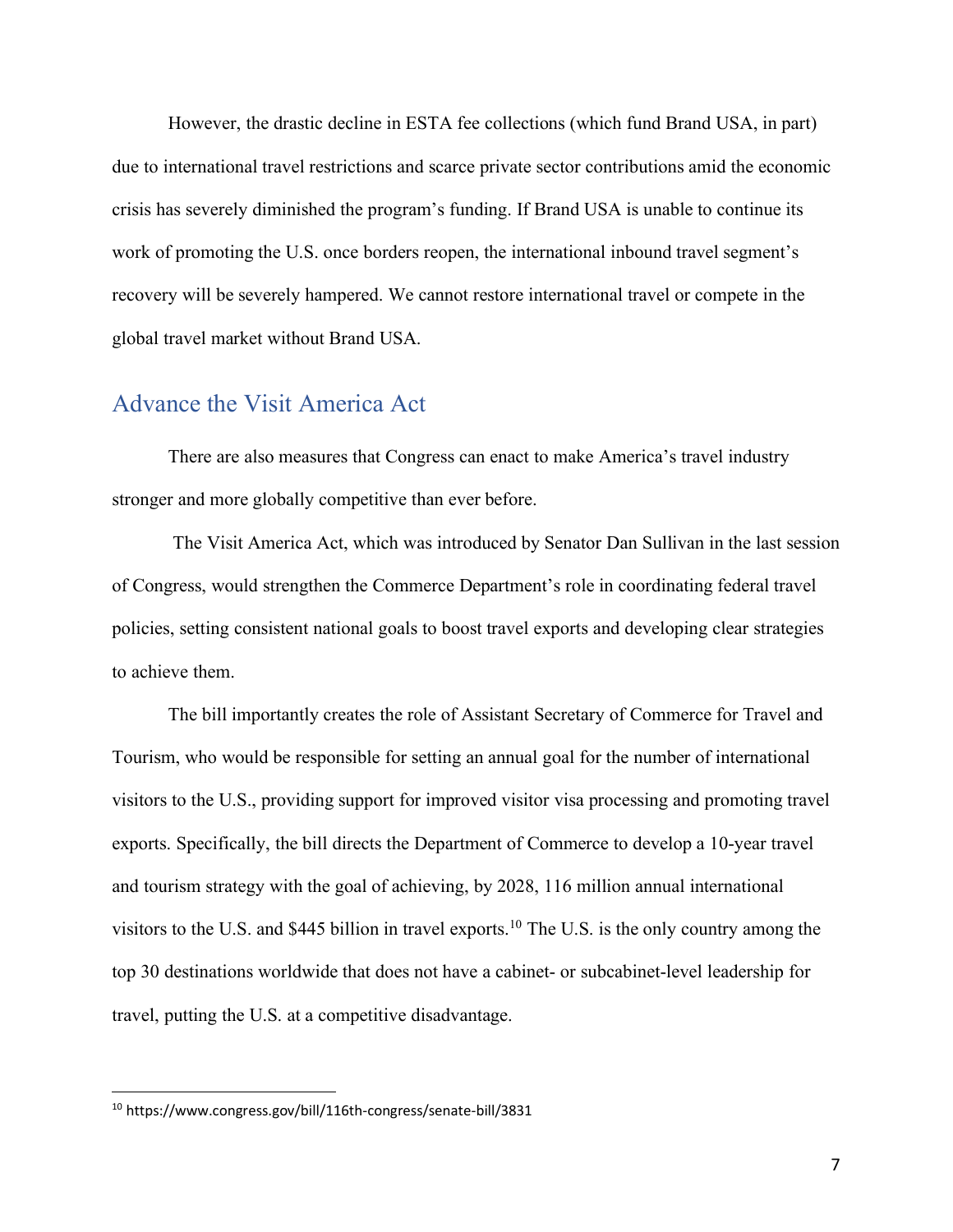As travel exports declined 64% from \$234 billion in 2019 to just \$83 billion in 2020, a federal strategy to boost travel exports will be vital to the travel industry's overall recovery.<sup>11</sup>

### Improve America's travel infrastructure

Finally, we are urging Congress to prioritize legislation to improve America's travel infrastructure to facilitate domestic travel and to better prepare to welcome back visitors from around the world.

Even before the public health crisis, cities and towns were growing further apart due to aging, insufficient infrastructure and congested roadways. By prioritizing infrastructure investments that enhance the economic contributions of travel and improve passenger mobility, the U.S. can emerge from the pandemic and rebuild the travel industry with stronger, more connected infrastructure systems than ever before.

This committee has played a leadership role in establishing national strategies, networks and programs to improve the mobility of freight. It's time to develop and fund the same type of national strategies and programs to improve the mobility of people. By ensuring discretionary grant and formula programs target investments towards projects that improve national travel mobility and achieve the goals of the National Travel and Tourism Infrastructure Strategic Plan, this committee can help change the way America moves.

### Closing

One thing is clear: there are both challenges and opportunities ahead. The travel industry will not recover on its own. Travel has suffered more than any other industry throughout this

<sup>&</sup>lt;sup>11</sup> https://www.ustravel.org/system/files/media\_root/document/Research\_Fact-Sheet\_Industry-Table.pdf